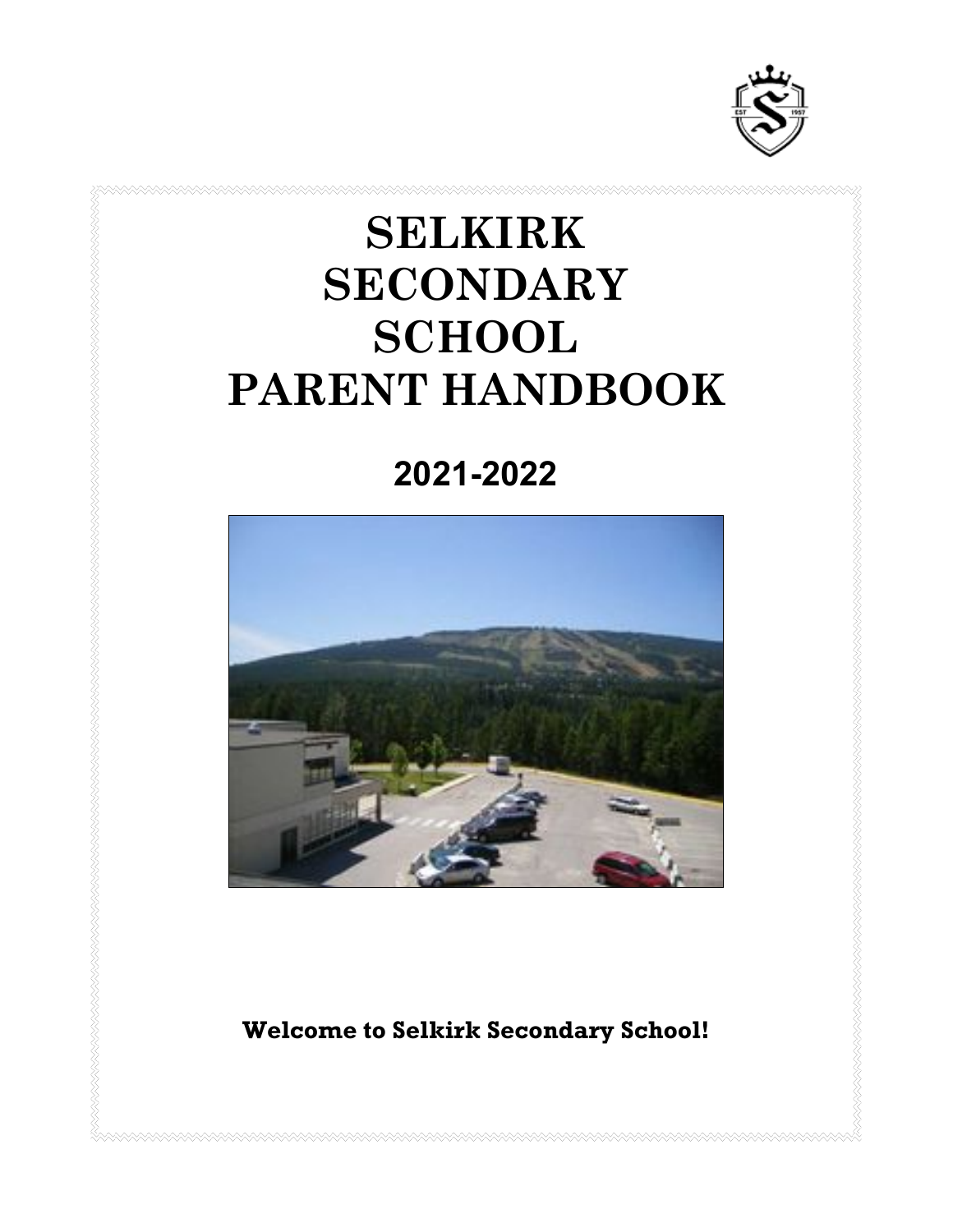

Dear Parents and Guardians,

Welcome to Selkirk Secondary School! We hope you and your child(ren) have had a wonderful summer and are as excited as we are to embark upon a new school year. The entire staff at Selkirk takes great pride in our school and together we work hard to create a strong, compassionate, and inclusive learning community that strives to promote Discovery and Empowerment. It is our goal to make sure that the time both you and your child(ren) spend here is positive, memorable, and rewarding. Our Mission is for every student and staff member at Selkirk to benefit from being part of an open-minded and innovative learning community built upon the pillars of respect, growth, and equity.

Please keep this Parent Handbook for reference throughout the school year as although it does not contain all information, it does contain useful information about how Selkirk Secondary School operates.

If at any time you have question or concerns, please do not hesitate to contact me at the school (427-4827).

Sincerely,

Clint Dolgopol Principal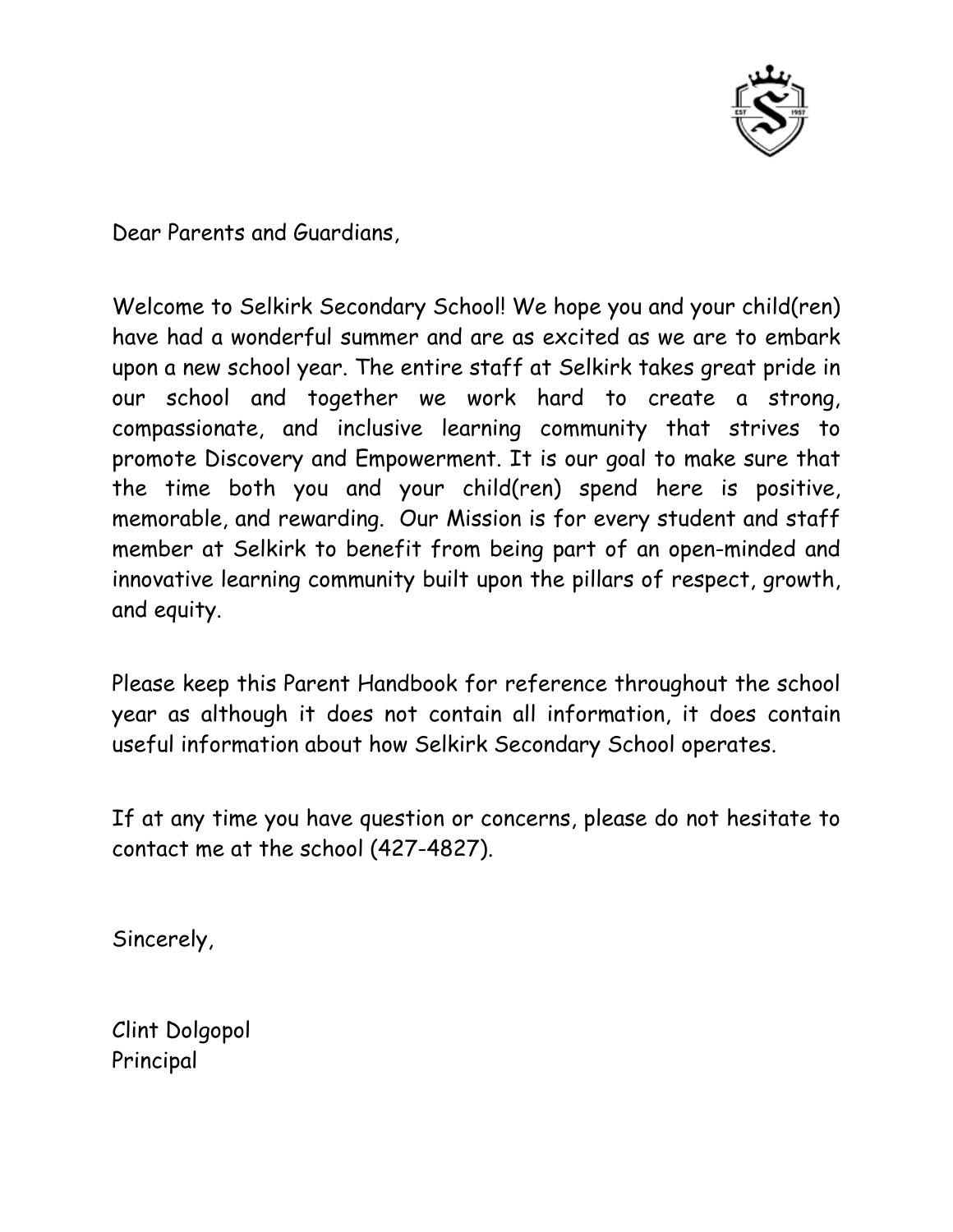

#### **Selkirk Secondary School Mission Statement**

We are honored to be living and educating on the shared unceded territories of the Ktunaxa and Secwépemc People and on the land chosen as home by the Metis Peoples of BC. Every student and staff member at Selkirk will benefit from being part of an open-minded and innovative learning community built upon the pillars of respect, growth, and equity.

#### **The staff at Selkirk Secondary School believe:**

- every child has the right to receive a quality education.
- everyone should have the opportunity to work and learn together in a positive environment.
- a positive, safe, caring, and orderly school is a happy school in which all students can learn
- all children are special, talented and important and should be challenged to achieve to their maximum potential.
- frequently recognized success builds self-esteem.
- we must help students develop responsibility for their behaviour and learning.
- children need to be treated with patience, consistency and fairness.
- regular parental support and involvement are essential to your child's success and the success of our school, even at the secondary level.
- education is a life-long process attained through a variety of experiences.
- high expectations produce higher achievement.
- Violence, bullying, and harassing type of behaviours have no place in our school and conflicts must be resolved peacefully.
- a strong educational program emphasizes the core subjects but is balanced with learning opportunities in Physical and Health Education, Fine Arts, and Character Education.
- it is important to provide our students with leadership opportunities in and out of the classroom.

## **District Information**

You will find the district school calendar posted on the district website at [www.sd6.bc.ca](http://www.sd6.bc.ca/) and you will also find other valuable information (i.e. District policies, practices, procedures, and Board Meeting agendas and minutes).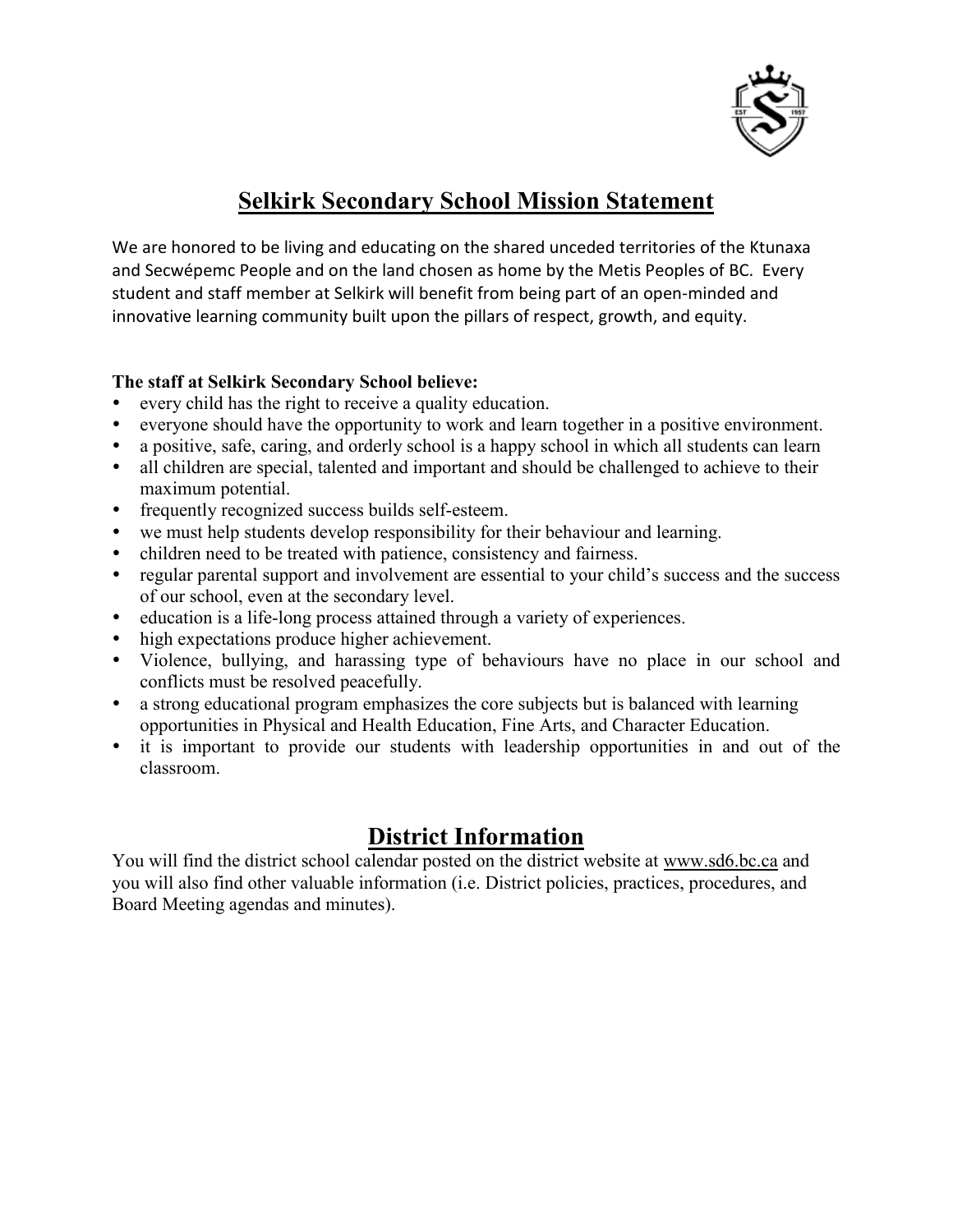

# **Weekly Schedule**

(In non-COVID times- please refer to Daily Schedule sent home via e-mail for each grade)

|                                              | <b>Monday</b>                         | <b>Tuesday</b>                       | Wednesday                                      | Thursday                             | <b>Friday</b>                              |
|----------------------------------------------|---------------------------------------|--------------------------------------|------------------------------------------------|--------------------------------------|--------------------------------------------|
| <b>PERIOD 1</b><br>$8:40 - 9:55$<br>(75)     |                                       | $\blacklozenge$                      | B                                              | $\bigcup$                            | <b>PERIOD 1</b><br>$8:40 - 9:50$<br>(70)   |
| <b>STORM TIME</b><br>$10:05 - 10:45$<br>(40) | <b>STORM TIME</b><br>$10:05 - 10:45$  | <b>STORM TIME</b><br>$10:05 - 10:45$ | <b>STORM TIME</b><br>$10:05 - 10:45$           | <b>STORM TIME</b><br>$10:05 - 10:45$ |                                            |
| <b>PERIOD 2</b><br>10:50 - 12:05<br>(75)     | B                                     | I)                                   |                                                | $\mathbf C$                          | <b>PERIOD 2</b><br>$9:55 - 11:00$<br>(65)  |
| <b>LUNCH 12:05 - 12:45</b>                   |                                       |                                      |                                                |                                      | <b>LUNCH</b><br>$11:00 - 11:35$            |
| <b>PERIOD 3</b><br>$12:45 - 1:55$<br>(70)    | $\mathbf C$                           | $\mathbf{\Delta}$                    | $\begin{pmatrix} 1 & 1 \\ 1 & 1 \end{pmatrix}$ | B                                    | <b>PERIOD 3</b><br>$11:35 - 12:35$<br>(60) |
| <b>PERIOD 4</b><br>$2:00 - 3:10$<br>(70)     | $\begin{pmatrix} 1 & 1 \end{pmatrix}$ | B                                    | $\overline{\mathcal{L}}$                       |                                      | <b>PERIOD 4</b><br>12:40 - 1:40<br>(60)    |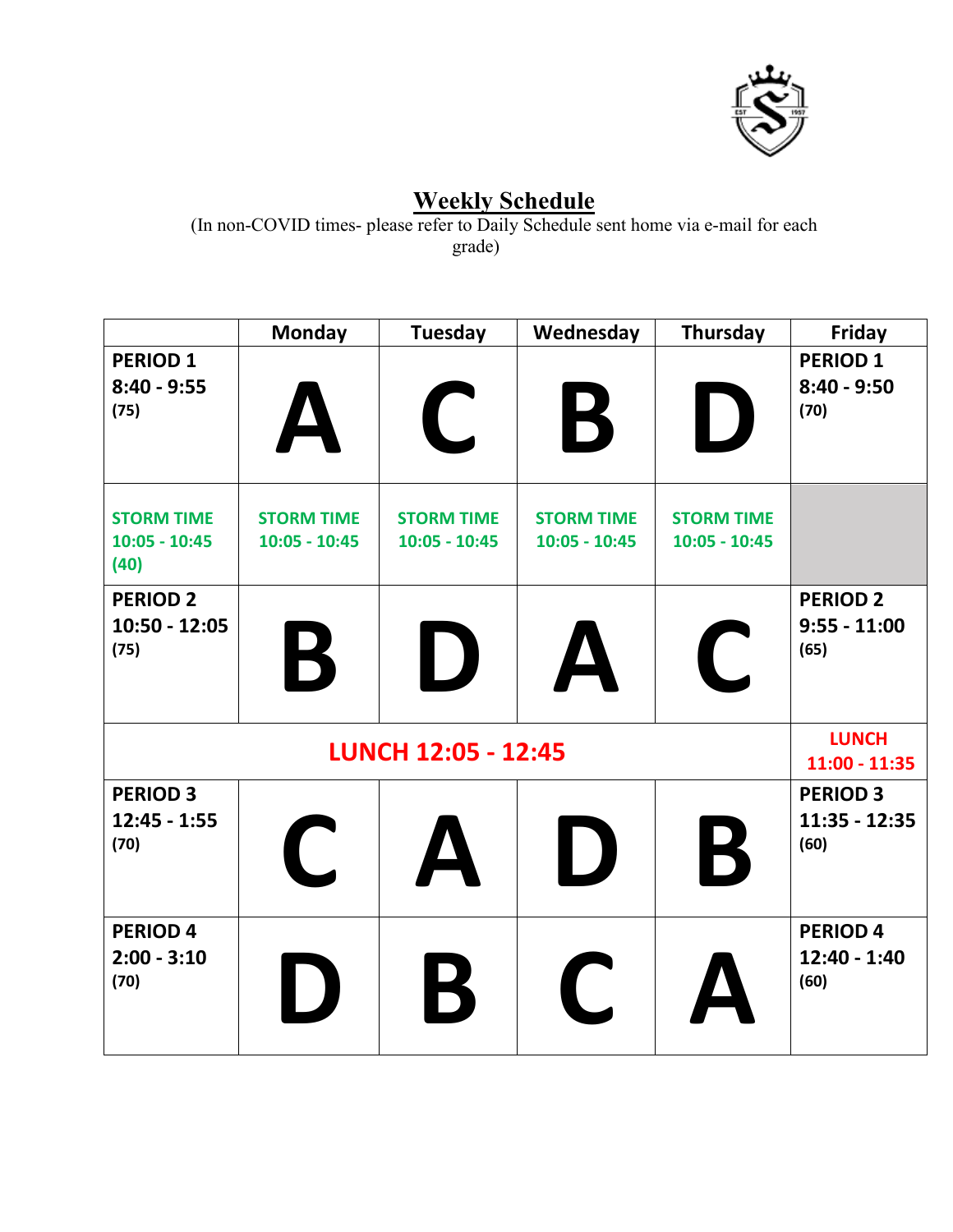

## **Selkirk's Code of Conduct**

At Selkirk Secondary School, students are expected to conduct themselves appropriately while going to and from school and while attending any school function that occurs in any location. These expectations apply to school trips and to riding on school busses. Please remember that riding the bus is a privilege, not a right. Not following these expectations will result in consequences and may result in a loss of bus riding privileges.

*We believe that:*

- *Appropriate student conduct is a necessity.*
- *Appropriate student conduct is the joint responsibility of students, parents and staff.*
- *Appropriate conduct should be modelled, taught and reinforced, recognized and acknowledged.*
- *Appropriate conduct is essential to enable students to function responsibly and effectively, and to this end, all students are expected to know and abide by this Code of Conduct.*
- *Students should be helped to achieve success by protecting their rights to learn in a*
- *In a safe, inclusive environment in accordance with the BC Human Rights Code.*
- *Inappropriate conduct needs to be addressed.*

#### **Selkirk Secondary School's Expectations are simple:**

- *Be Kind and Co-operative*
- *Be Safe*
- *Be Respectful*
- *Be Responsible*

Selkirk's full **Code of Conduct** which includes our Dress Code and Cell Phone Policy can be found on our school website.

## **Policies and Procedures**

**Appointments (Signing in and Out):** Students require a written and signed note or confirmation by phone from their parents if they wish to leave the school grounds during the school day.

**Attendance:** Regular attendance is vital to your child's success not just academically but socially and emotionally. When students consistently attend school, they feel connected and develop a sense of belonging. This allows them to build and deepen connections with peers and adults in our learning community. The more connected students feel the more relaxed and confident they are in their school environment making it easier for them to learn. Sporadic attendance interferes with that sense of connectedness and it can also lead to learning gaps making it more difficult for teachers to scaffold learning for their students.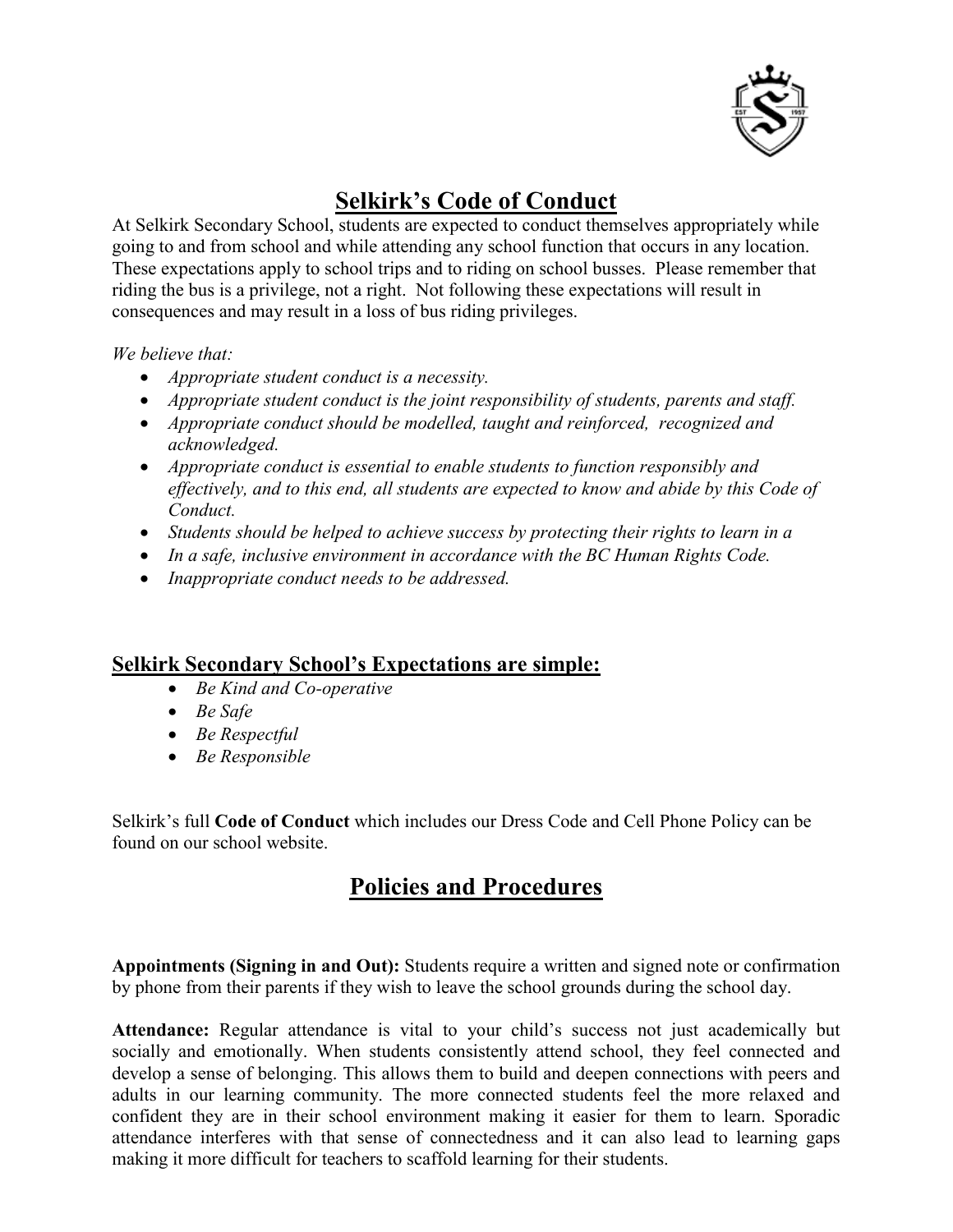

Having said this, we understand planned absences for vacations or the unplanned absences due to illness. However, if your child is becoming reluctant to attend school, please communicate with their classroom teacher so the school can support you and your child in maintaining regular attendance and connectedness to school.

**Absences:** The school is responsible for keeping accurate attendance records. Please help us by calling/emailing when your child is going to be absent. Thank you.

**Punctuality:** Students are expected to be at school on time and prepared to begin daily activities as scheduled. If your child is going to be late because of an appointment please contact the school office by phone.

**Dress Code:** Appropriate clothing is expected at all times. Please refer to Selkirk's Dress Code in our Code of Conduct. Your support in your student(s) abiding by our dress code is appreciated.

**Driving and Parking:** Parents/guardians are welcome to drop-off and pick-up students at the school. Please do not come through or park in the bus lane though. Our parking lot gets quite congested so please limit your time in this area and follow signs for Visitor parking. Student drivers are permitted to park in the student parking area but not in staff or visitor parking. If student parking fills up, student drivers need to park long the field on Halpin Street or come up with another viable option. Students who do not follow speed signs or who park outside of student parking will lose the privilege to park at the school.

**Communication with Teachers:** The best way to reach staff/teachers is via e-mail. All staff e-mails are available under the "Staff" tab on our website.

**Extracurricular Activities and Clubs:** Students are encouraged to participate in teams, clubs, and extra activities offered by the school. These opportunities will be advertised through school newsletters and our TV monitors and PA announcements. Students should check with their teachers for opportunities. The school has an Athletic Director that helps coordinate our sports teams each year. The Athletic Director will make announcements at opening grade assemblies.

**Field Trips and Volunteering:** School District No. 6 (Rocky Mountain) encourages the use of organized school field trips which meet worthwhile educational aims. Field trips serve to enrich the curriculum and provide worthwhile experiences not possible within the classroom. Prior to any student participating in a field trip activity, a parent permission form must be signed and returned to the school.

We rely on and appreciate our parent and community volunteers. Any parent/guardian or community member wishing to volunteer for any school activity **MUST** have a clear, current, criminal record check on file with the school and complete the Child Protection Protocol annually. Criminal Record Checks are free for volunteers and can be picked up at the school or at the RCMP detachment. If you have any questions about volunteering, please contact the school.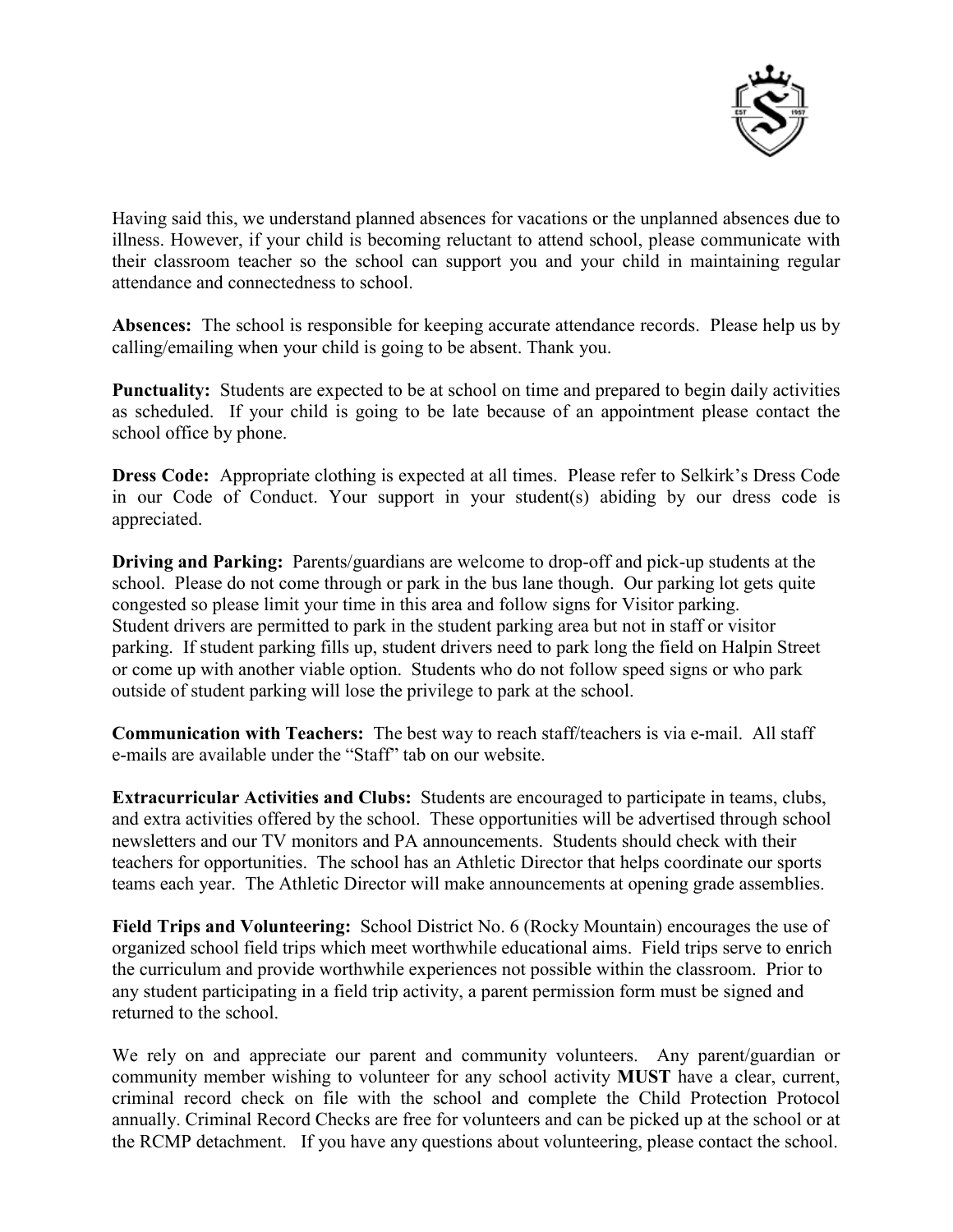

**Guests and Visitors:** We strongly value an open school culture in which we welcome parents/guardians and other guests into our school community on a regular basis. That said, we need to follow safety procedures. Please make an appointment in advance if at all possible when you visit the school and make sure to sign-in and sign-out at the office if you are at the school.

**Illness or Injury:** Parents will be contacted if a student becomes ill or receives an injury during the day. Students will not be sent home unless a parent has been contacted or a responsible adult is present. **To prevent the spread of colds and flu and infectious diseases parents are asked to keep their child home as per the guidelines from Interior Health.** 

**Course Selection Booklet:** You can find our Course Selection Booklet on our website. The booklets include a description of all the courses we offer at Selkirk as well as important information regarding additional services such as our Library Learning Commons, Learning Services, Counseling, Youth Care Worker, and Aboriginal Education Program support.

**Lockers and Valuables:** To be safe and prevent something from going missing, students are discouraged from bringing expensive valuables to school if possible. All valuables should be kept in their locker or on them to prevent anything from going missing. Valuables should also not be left unattended and not locked in our changerooms.

#### **Lunch Expectations at Selkirk**

- RESPECT yourself and others and the school environment
- Take extra food home
- Clean up after yourself!

Students may leave campus at lunch if they choose to but need to watch the time carefully and get back to school on time. Our Code of Conduct applies to students on the way to school, on the way home from school, and at lunch, even when off-campus. Students may stay on campus, eating in various areas in the school. The cafeteria will normally be open. Additionally, the Library Learning Commons, Learning Services, Aboriginal Education Support Room, and the gym are all areas that students may want to go to during lunch. Food/drink is not allowed in the gym. Students can go to the gym after eating.

#### **Medication:**

There are certain school district policies and practices that must be met before any teacher can administer or supervise the self-administration of medication. If your child requires medication throughout the school day, you **MUST** complete a form at the school prior to us being able to administer the medication. Please do not send your child to school with medication without following this procedure.

**Newsletters -** A newsletter is sent home, by email on a monthly basis to inform parents of school activities, special events, and school-related announcements. Newsletters are also available on the school website.

**Parent Advisory Council**- Selkirk's Parent Advisory Council (PAC) meets the first Tuesday of each month from 7-8 pm (normally in our cafeteria). The purpose of these meetings is to provide